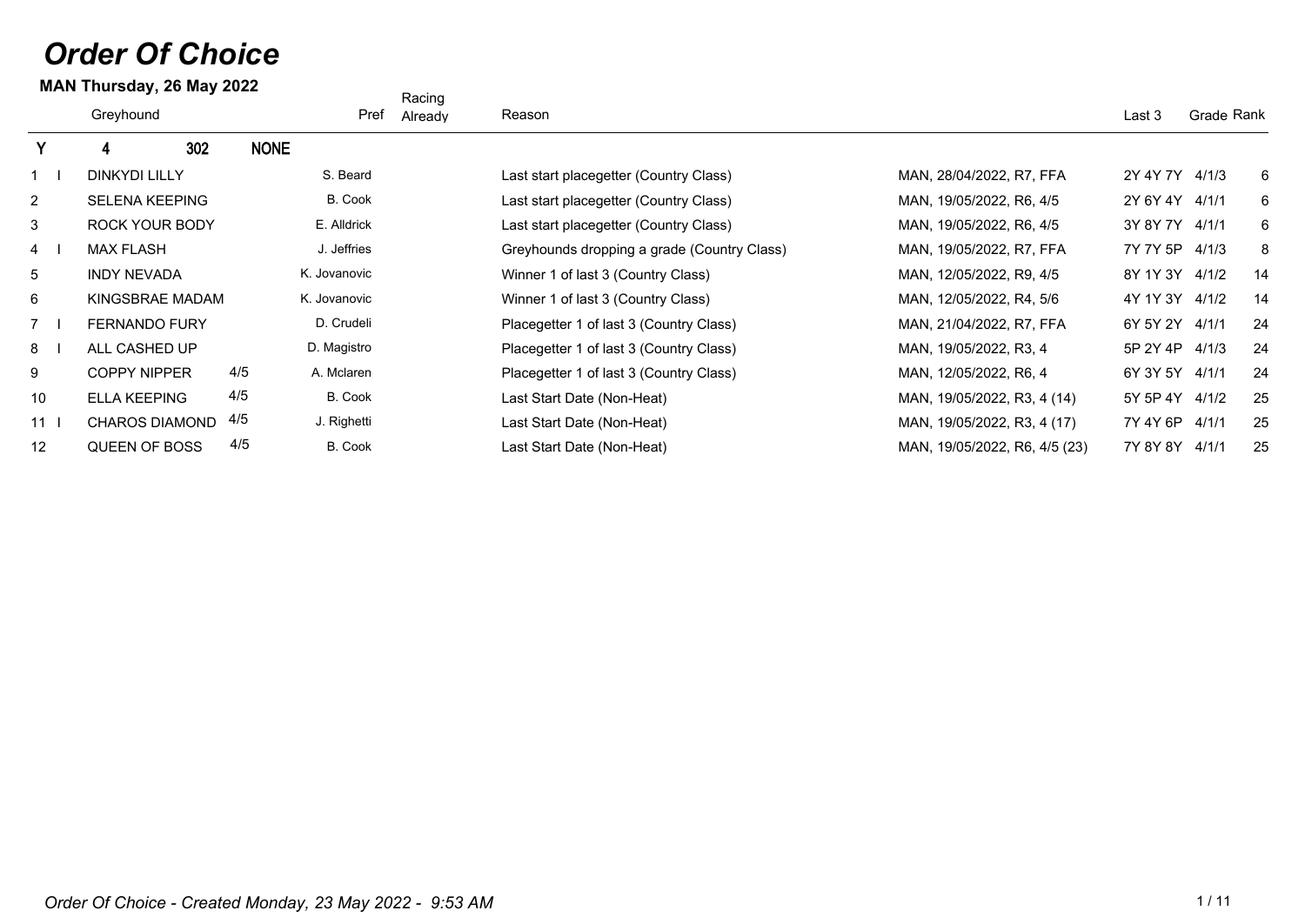|              |                 | MAN Thursday, 26 May 2022 |         |             |                       | Racing    |                                             |                                                      |                             |             |
|--------------|-----------------|---------------------------|---------|-------------|-----------------------|-----------|---------------------------------------------|------------------------------------------------------|-----------------------------|-------------|
|              |                 | Greyhound                 |         |             | Pref                  | Already   | Reason                                      |                                                      | Last 3                      | Grade Rank  |
| Y            |                 | 5.                        | 302     | <b>NONE</b> |                       |           |                                             |                                                      |                             |             |
| $\mathbf{1}$ |                 | <b>DIDO BELLE</b>         |         |             | A. Mclaren            |           | Last start winner (Country Class)           | MAN, 19/05/2022, R1, NOV                             | 1Y 2Y 7P                    | 5/2/3<br>3  |
| 2            |                 | <b>OAKLEY CHARGER</b>     |         | 4/5         | J. Wood               |           | Last start winner (Country Class)           | MAN, 19/05/2022, R11, 5/6                            | 1Y 5Y 3Y                    | 3<br>5/1/3  |
| 3            |                 | <b>COLD SUGAR</b>         |         | 4/5         | M. Rylands            |           | Last start winner (Country Class)           | CAN, 08/05/2022, R2, 6                               | 1Y 3Y 2Y                    | 5/1/3<br>3  |
| 4            |                 | <b>GOT THE FURY</b>       |         | 4/5         | K. Jovanovic          |           | Last start winner (Country Class)           | MAN, 19/05/2022, R2, 6                               | 1Y 4Y 5Y                    | 3<br>5/1/3  |
| 5            |                 | UP AN ATOM                |         |             | G. Hall               |           | Last start placegetter (Country Class)      | CAN, 22/05/2022, R11, 4/5                            | 3Y 6Y 5Y                    | 5/2/1<br>6  |
| 6            |                 | <b>VERNALIS MONELLI</b>   |         |             | (R5) & (R4/5) V. Cook | Mon $(C)$ | Last start placegetter (Country Class)      | MAN, 19/05/2022, R10, 5                              | 3Y 5Y 4Y 5/2/1              | 6           |
| $7^{\circ}$  |                 | <b>BROOME TIME</b>        |         | 4/5         | J. Jeffries           |           | Last start placegetter (Country Class)      | MAN, 20/05/2022, R3, 5/6                             | 2Y 3Y 1Y                    | 5/1/3<br>6  |
| 8            |                 | <b>DOUBLE HUMPHREY</b>    |         |             | M. Rylands            |           | Last start placegetter (Country Class)      | MAN, 19/05/2022, R11, 5/6                            | 2Y 7P 8Y                    | 6<br>5/2/1  |
| 9            |                 | <b>SUPER FLYER</b>        |         |             | S. Beard              |           | Greyhounds dropping a grade (Country Class) | CAN, 16/05/2022, R12, 4/5                            | 5Y 4Y 2Y                    | 8<br>5/1/3  |
| 10           |                 | <b>JAXON'S JOURNEY</b>    |         |             | G. Price              |           | Greyhounds dropping a grade (Country Class) | CAN, 22/05/2022, R11, 4/5                            | 4Y 8Y 4P                    | 5/1/3<br>8  |
|              | 11 <sub>l</sub> | <b>INDIAN FILE</b>        |         |             | B. Maclean            |           | Winner 2 of last 3 (Country Class)          | CAN, 15/05/2022, R1, NOV<br>CAN. 08/05/2022. R1. NOV | 4Y 1Y 1Y                    | 5/2/2<br>11 |
| 12           |                 | <b>CHA CHA MOMENT</b>     |         |             | D. Irwin              |           | Winner 1 of last 3 (Country Class)          | CAN, 16/05/2022, R4, 5/6                             | 5Y 1Y 3Y 5/1/2              | 14          |
| 13           |                 | TAP OUT GOUGH             |         |             | (R5) & (R4/5) B. Cook | Mon $(C)$ | Winner 1 of last 3 (Country Class)          | MAN, 12/05/2022, R3, 6                               | 5Y 1Y 4Y                    | 14<br>5/1/3 |
| 14           |                 | TUTA BYE BYE              |         |             | V. Cook               |           | Placegetter 2 of last 3 (Country Class)     | CAN, 16/05/2022, R12, 4/5                            | 7Y 2Y 3Y 5/1/1              | 20          |
|              |                 |                           | $F + P$ | محسب        |                       |           | Placegetter 2 of last 3 (Gountry Class)     | <del>OAN, 10/05/2022, R0, 5/0</del>                  | <del>YY 2Y 2Y - 5/2/2</del> |             |
| 16           |                 | <b>HOTHAM MONELLI</b>     |         | 5/6         | P. Worthington        |           | Placegetter 1 of last 3 (Country Class)     | MAN, 05/05/2022, R10, 4                              | 6Y 7Y 2Y                    | 5/1/2<br>24 |
|              | 17 I            | <b>DIRTY HARRY</b>        |         | 5/6         | V. Cook               |           | Placegetter 1 of last 3 (Country Class)     | CAN, 11/05/2022, R9, 4/5                             | 6Y 3Y 6Y 5/1/1              | 24          |
| 18           |                 | <b>EMMA MONELLI</b>       |         | 5/6         | V. Cook               |           | Placegetter 1 of last 3 (Country Class)     | MAN. 12/05/2022. R4. 5/6                             | 5Y 3Y 7Y                    | 24<br>5/2/2 |
|              | 19 <sup>1</sup> | KINGSBRAE COOPER 5/6      |         |             | G. Currie             |           | Last Start Date (Non-Heat)                  | MAN, 20/05/2022, R3, 5/6 (19)                        | 6Y 8Y 5Y                    | 25<br>5/1/1 |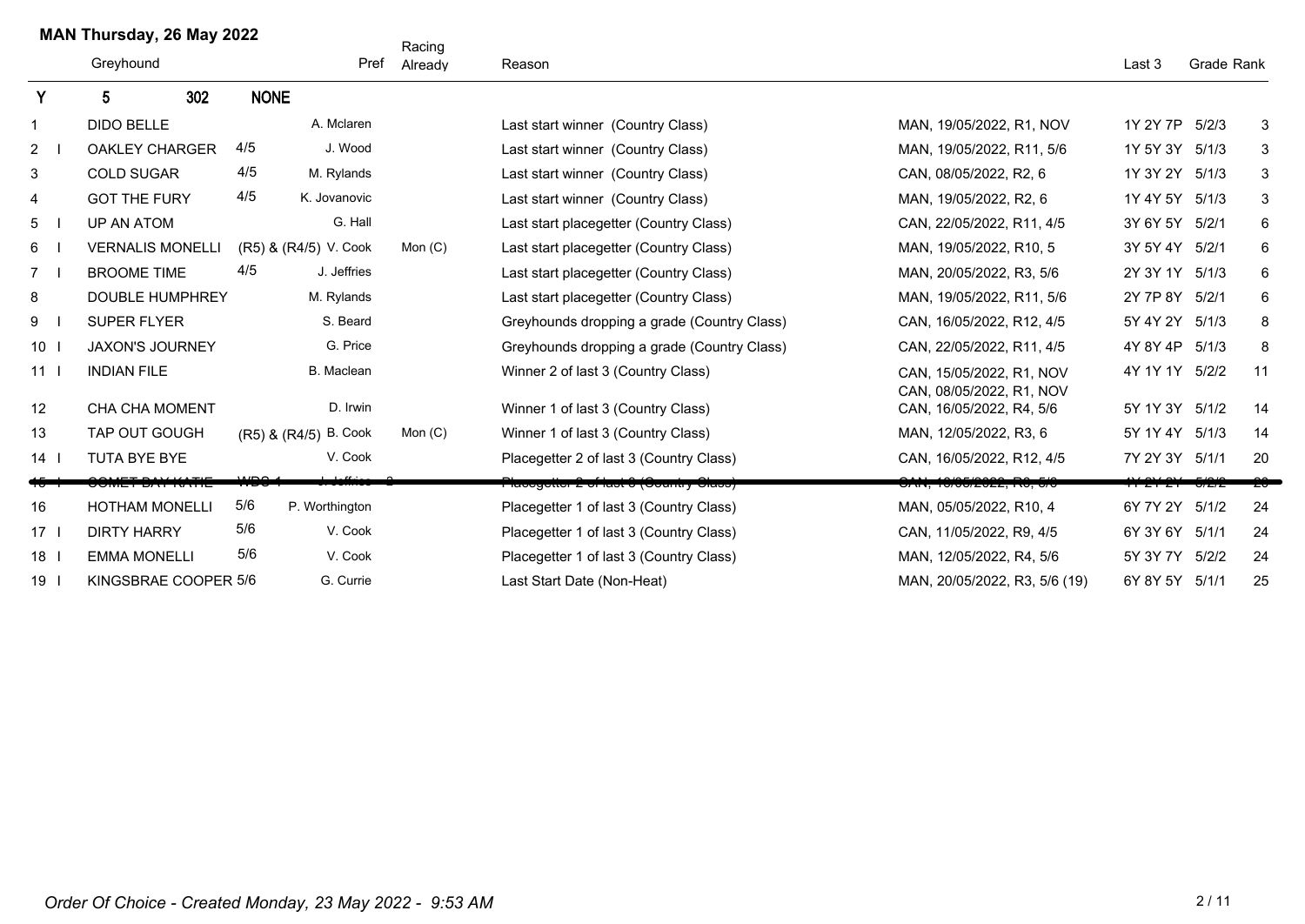|                 | MAN Thursday, 26 May 2022 |                  |                  |                     | Racing  |                                                       |                                             |                    |            |                |
|-----------------|---------------------------|------------------|------------------|---------------------|---------|-------------------------------------------------------|---------------------------------------------|--------------------|------------|----------------|
|                 | Greyhound                 |                  |                  | Pref                | Already | Reason                                                |                                             | Last 3             | Grade Rank |                |
| Y               | 302<br>6                  |                  | <b>NONE</b>      |                     |         |                                                       |                                             |                    |            |                |
| $\mathbf{1}$    | <b>DARK EDITION</b>       | 5/6              |                  | K. Batty            |         | Last start placegetter (Country Class)                | MAN, 17/05/2022, R3, 5/6                    | 2Y 4Y 6Y 6/1       |            | 6              |
| $\overline{2}$  | SUDOKU JAGUAR 5/6         |                  |                  | D. Irwin            |         | Last start placegetter (Country Class)                | MAN, 19/05/2022, R11, 5/6                   | 3Y 2Y 5Y 6/1       |            | 6              |
| 3               | <b>JIMMY MAC</b>          | 5/6              |                  | K. Mclennan 1       |         | Last start placegetter (Country Class)                | MAN, 19/05/2022, R2, 6                      | 2Y 8Y 5Y 6/1       |            | 6              |
| $\overline{4}$  | <b>MALLEE GIRL</b>        |                  |                  | S. Beard            |         | Reserve greyhound (Country Class, Non-Heat)           | MAN, 19/05/2022, R2, 6                      | 6Y 6Y 8Y           | 6/1        | $\overline{7}$ |
| 5               | <b>DOMINO BEACH</b>       |                  | J. Thompson      |                     |         | Reserve greyhound (Country Class, Non-Heat)           | MAN, 20/05/2022, R3, 5/6                    | 8Y 8Y 8Y 6/1       |            | $\overline{7}$ |
| 6               | <b>LADY COCO</b>          | 5/6              |                  | I. Bunny            |         | Greyhounds dropping a grade (Country Class)           | MAN, 19/05/2022, R6, 4/5                    | 4Y 2Y 3Y 6/1       |            | 8              |
| 7               | <b>FIDDLY</b>             |                  | J. Thompson      |                     |         | Greyhounds dropping a grade (Country Class)           | MAN, 19/05/2022, R11, 5/6                   | 8Y 6Y 5Y 6/1       |            | 8              |
|                 | <b>VWLN LVVI</b>          |                  |                  | <del>, magiou</del> |         | יוסיו לאטוזיוסטוועט וואס נאו נאון איז פאווטטווען וואס | <del>10/04/2022 (40 days ago)</del>         | <u>ਾ ਹਾ ਹ</u>      |            |                |
|                 | بممص يجبسهم               | $WDS-1$          |                  |                     |         | <b>Naccgotter 1 of last 3 (Gountry Glase)</b>         | CAN, 16/05/2022, RC, 5/0                    |                    |            |                |
|                 | 12 J M IMAC               | MDC <sub>4</sub> |                  |                     |         | ι ιασουσισι τοι ιαδί ο (φούτιτι y φιαδο <i>)</i>      | יט ,טור <i>וויז</i> , <i>טעיטי</i> נט , אור |                    |            |                |
|                 | <del>טטטט טבו טווא</del>  |                  |                  | u. magiotic         |         | ι ιασογοιτοι τησι ιαστηγουσιτική στασσ <i>ή</i>       | <del>טרעא, טטעטערבע, דור</del> ש            |                    |            |                |
| 12              | <b>SCHNAPPS NIGHT</b>     |                  |                  | E. Alldrick         |         | Placegetter 1 of last 3 (Country Class)               | MAN, 12/05/2022, R3, 6                      | 7Y 2Y 8Y 6/1       |            | 24             |
| 13              | <b>WEST ON FLOYD</b>      |                  |                  | S. Beard 2          |         | Placegetter 1 of last 3 (Country Class)               | MAN, 12/05/2022, R10, 6                     | 5Y 4Y 3Y 6/1       |            | 24             |
| 14              | <b>WEST ON AL</b>         |                  |                  | K. Jovanovic        |         | Placegetter 1 of last 3 (Country Class)               | MAN, 12/05/2022, R3, 6                      | 6Y 3Y 4Y 6/1       |            | 24             |
| 15 <sup>1</sup> | SPOLLY BEAR               |                  |                  | S. Beard            |         | Last Start Date (Non-Heat)                            | CAN, 16/05/2022, R5, 6 (18)                 | 4Y 6Y 8Y 6/1       |            | 25             |
| 16              | <b>RISKY CHICK</b>        |                  |                  | F. Lowry 2          |         | Last Start Date (Non-Heat)                            | MAN, 17/05/2022, R4, 5/6 (16)               | 4Y 6Y 6Y           | 6/1        | 25             |
| 17              | <b>WINTER WIZARD</b>      | (R5/6)           | P. Worthington   |                     |         | Last Start Date (Non-Heat)                            | MAN, 19/05/2022, R2, 6 (13)                 | 4Y 5Y 4Y 6/1       |            | 25             |
| $18-1$          | <b>AKAKIOS</b>            | (R5/6)           |                  | S. Beard            |         | Last Start Date (Non-Heat)                            | MAN, 19/05/2022, R2, 6 (17)                 | 5Y 4Y 8Y 6/1       |            | 25             |
| 19              | <b>MILLIE MILLIONS</b>    | (R6)             | P. Worthington 1 |                     |         | Last Start Date (Non-Heat)                            | MAN, 19/05/2022, R2, 6 (19)                 | 6Y 7Y 6P           | 6/1        | 25             |
| 20              | <b>RATANUI LEWY</b>       | (R6)             |                  | D. Crudeli 2        |         | Last Start Date (Non-Heat)                            | MAN, 19/05/2022, R9, 5/6 (22)               | 6Y 8Y 8Y 6/1       |            | 25             |
|                 | סט טאווגע                 |                  |                  | o. magiotro         |         | ∟αδι Θιαπ Ραις (ποπ•πςαι)                             | ן טוּ ן טיש, בער בעבר, ו זיט, טיש ן וו      |                    |            |                |
|                 | <b>1001 ATED</b>          |                  |                  | $A = 0$             |         | <b>A Clout Data (Man Haat)</b>                        | MAN OOKEROOO DO EK (40)                     | 7V 7V FV 014       |            | $\sim$         |
|                 | <b>ON THE WATCH</b>       |                  |                  | C Doord             |         | Loot Ctart Data (Nan Hoot)                            | $CAN$ <i>CAN CONCISION</i>                  | $4V$ QV $7V$ $614$ |            |                |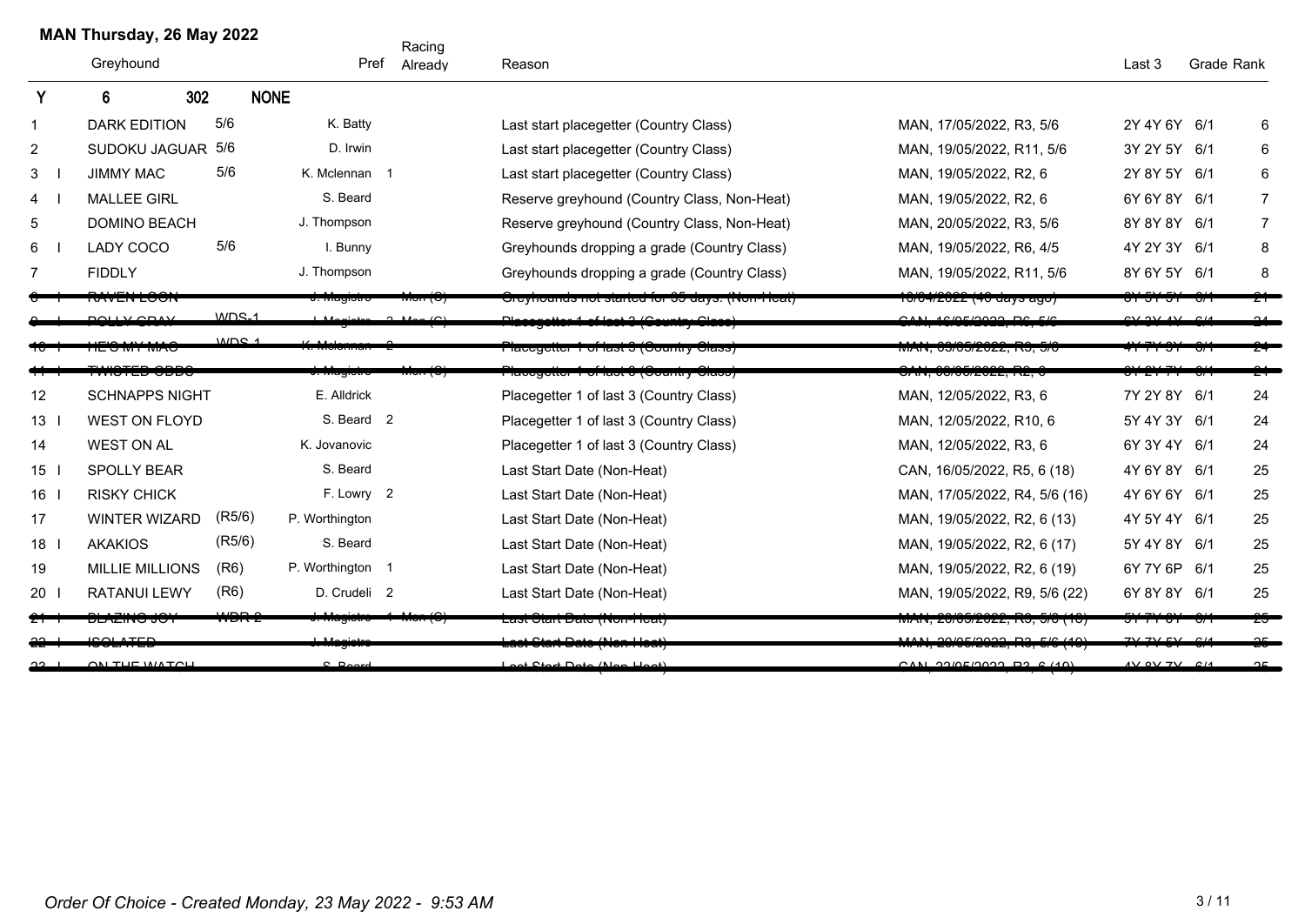|                | MAN Thursday, 26 May 2022 |     |             |                | Racing  |                                                          |                               |                |            |    |
|----------------|---------------------------|-----|-------------|----------------|---------|----------------------------------------------------------|-------------------------------|----------------|------------|----|
|                | Greyhound                 |     |             | Pref           | Already | Reason                                                   |                               | Last 3         | Grade Rank |    |
|                | <b>FFA</b>                | 302 | <b>NONE</b> |                |         |                                                          |                               |                |            |    |
|                | <b>NICE IMAGE</b>         |     |             | P. Sutherland  |         | Last start placegetter (Country Class, Non-Grade 5)      | MAN. 19/05/2022. R7. FFA      | 3Y 2Y 3P 1/2   |            | 17 |
| 2              | RAGE ON ZATARA            |     |             | I. Bunny       |         | Last start winner (Country Class, Non-Grade 5)           | MAN, 19/05/2022, R7, FFA      | 1Y 5P 5P 1/2   |            | 18 |
| 3 <sup>1</sup> | POP ROCK                  |     |             | S. Beard       |         | Winner 1 of last 3 (Provincial Class, Non-Grade 5)       | CAN, 19/02/2022, R10, 5       | 7P 3P 1P 1/2   |            | 21 |
| 4              | <b>WESTDALE HAILEE</b>    |     |             | A. Mclaren     |         | Last start placegetter (Country Class, Non-Grade 5)      | MAN. 19/05/2022. R7. FFA      | 2Y 6Y 3Y 2/1/1 |            | 17 |
| 5              | WHO BE YOU                |     |             | J. Wilson      |         | Greyhounds dropping a grade (Country Class, Non-Grade 5) | MAN, 31/03/2022, R7, FFA      | 8Y 5Y 1Y 3/1/2 |            | 16 |
| 6              | <b>JAY'S DOUBLE</b>       |     | (R)         | J. Wilson      |         | Unplaced runners table. (Non-Grade 5)                    | MAN, 17/03/2022, R7, FFA (17) | 7Y 4Y 6Y       | 3/1/1      | 29 |
| $\overline{7}$ | AARON KEEPING             |     |             | B. Cook        |         | Last start winner (Country Class)                        | CAN, 22/05/2022, R11, 4/5     | 1Y 5Y 5Y       | 3/1/2      | 35 |
| 8              | <b>HONEY HUSH</b>         |     |             | M. Rylands     |         | Winner 1 of last 3 (Country Class)                       | CAN, 15/05/2022, R5, 4/5      | 5P 1Y 5P       | 3/1/2      | 45 |
| 9              | <b>PAIGE KEEPING</b>      |     |             | <b>B.</b> Cook |         | Winner 1 of last 3 (Country Class)                       | MAN, 06/05/2022, R1, 4/5      | 5P 7P 1Y       | 3/1/2      | 45 |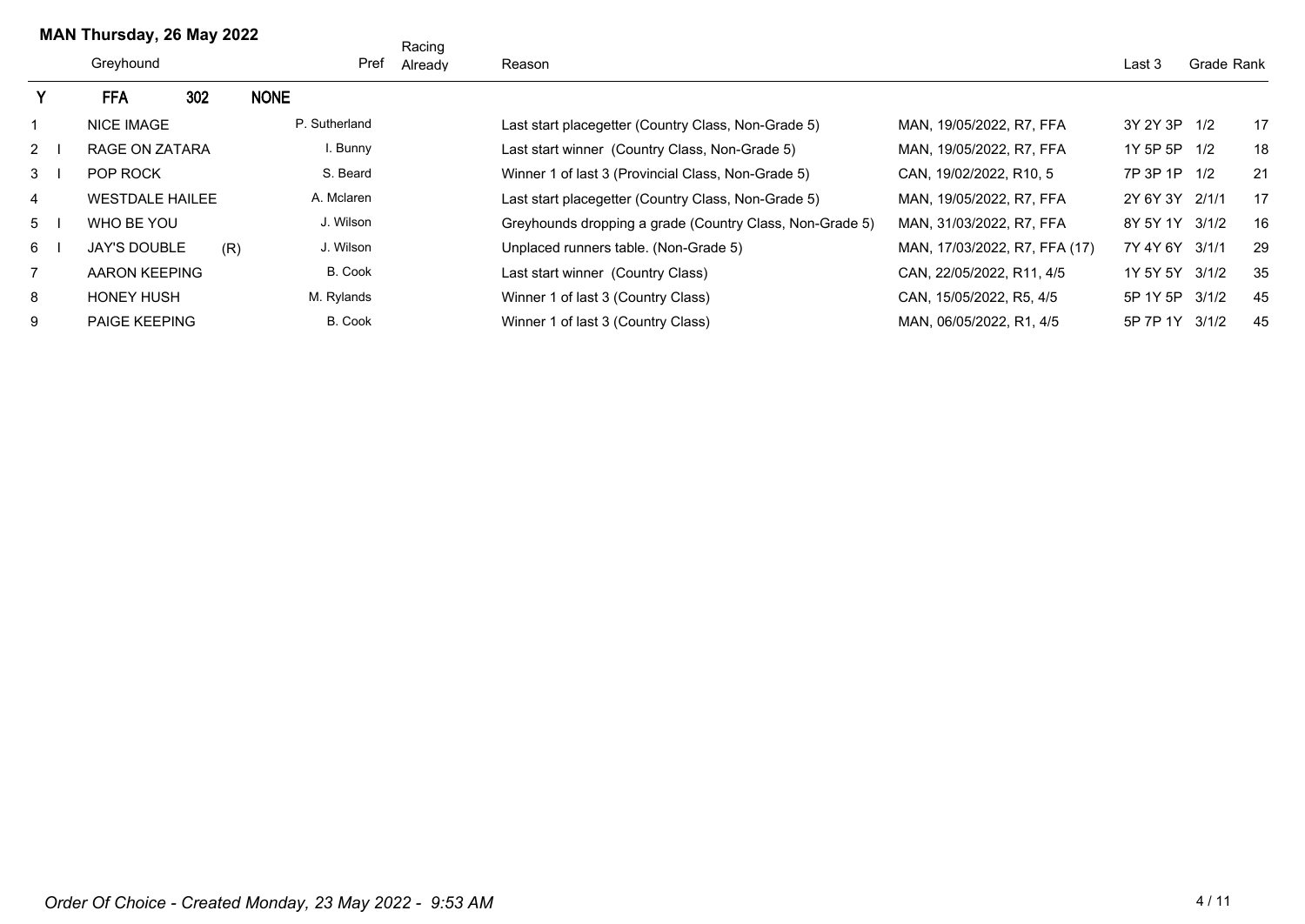|                | MAN Thursday, 26 May 2022 |     |             |              | Racing  |                                                   |                                          |          |            |    |
|----------------|---------------------------|-----|-------------|--------------|---------|---------------------------------------------------|------------------------------------------|----------|------------|----|
|                | Greyhound                 |     |             | Pref         | Already | Reason                                            |                                          | Last 3   | Grade Rank |    |
|                | <b>MDN</b>                | 302 | <b>NONE</b> |              |         |                                                   |                                          |          |            |    |
|                | <b>BONBIE ANNA</b>        |     |             | F. Bonte     |         | Last start placegetter (Country Class)            | MAN, 20/05/2022, R1, MDN                 | 3Y       | M/1        | 3  |
| $\overline{2}$ | <b>BONBIE PANTHER</b>     |     |             | F. Bonte 2   |         | First start after qualifying                      | MAN, 03/05/2022, 405, 23.24, 2,<br>24.00 |          | M/1        | 5  |
| $3 \mid$       | <b>TINY AND MIGHTY</b>    |     |             | D. Magistro  |         | First start after qualifying                      | CAN, 18/05/2022, 380, 22.82, 2,<br>23.00 |          | M/1        | 5  |
| $4 \mid$       | <b>ILLUSIVE MAC</b>       |     |             | K. Mclennan  |         | Placegetter 2 of last 3 (Country Class)           | CAN. 09/05/2022. R1. MDN                 | 4Y 3Y 3Y | M/1        | 11 |
| $5^{\circ}$    | <b>JUNK YARD DIANA</b>    |     |             | J. Jeffries  |         | Placegetter at 1 of only 2 starts (Country Class) | NOR, 02/05/2022, R1, MDN                 | 7Y 3Y    | M/1        | 14 |
| 6              | ROMANTIC HADDOCK          |     |             | J. Damhuis 1 |         | Greyhounds with only 1 start.                     | CAN. 09/05/2022. R1. MDN                 | 4Y       | M/1        | 16 |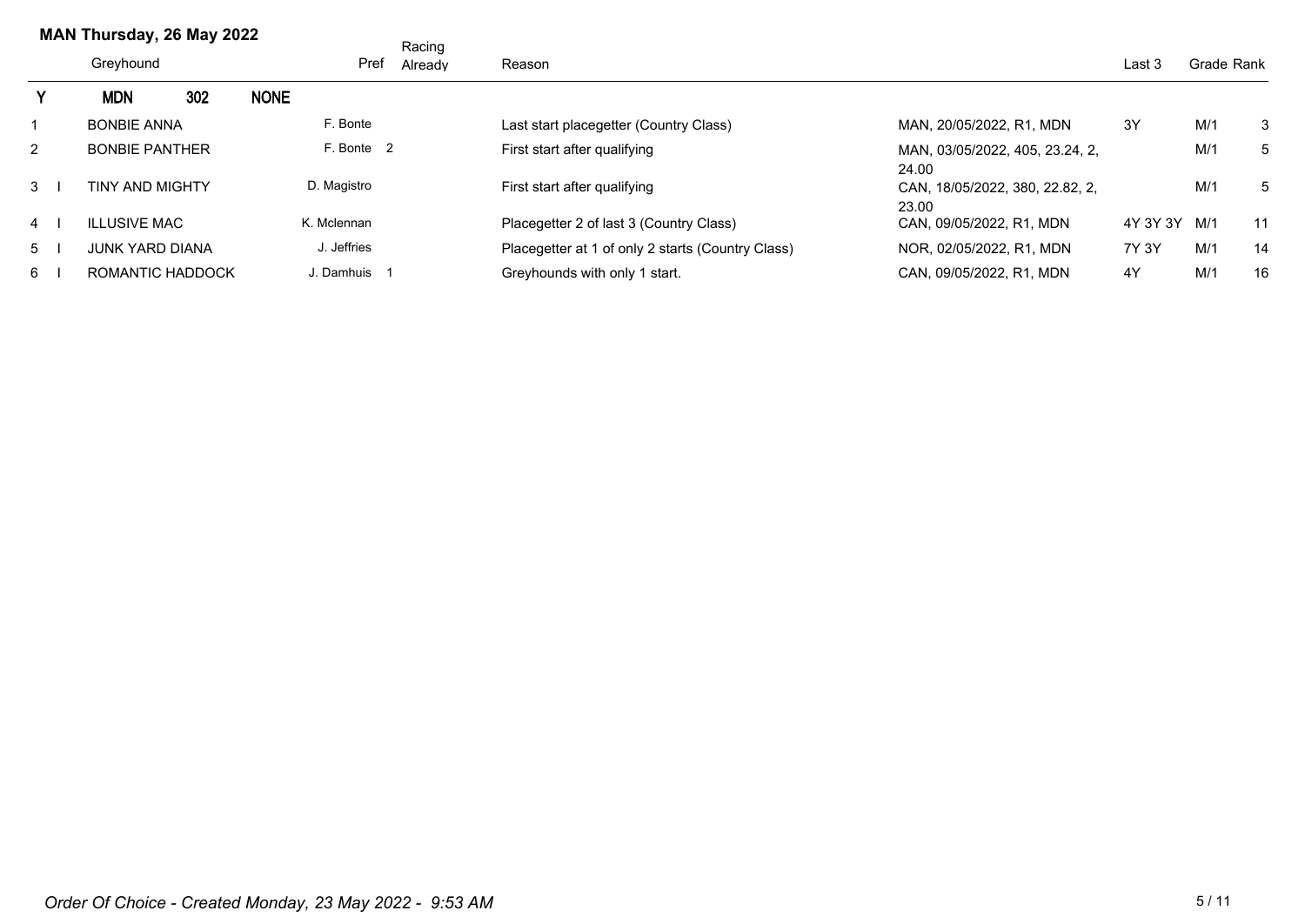|    | MAN Thursday, 26 May 2022 |                        |             |                        | Racing                     |                                             |                                                                   |                      |            |          |
|----|---------------------------|------------------------|-------------|------------------------|----------------------------|---------------------------------------------|-------------------------------------------------------------------|----------------------|------------|----------|
|    | Greyhound                 |                        |             | Pref                   | Already                    | Reason                                      |                                                                   | Last 3               | Grade Rank |          |
|    | <b>NOV</b>                | 302                    | <b>NONE</b> |                        |                            |                                             |                                                                   |                      |            |          |
|    |                           | <b>CHAROS DOMINATE</b> |             | J. Righetti            |                            | Last start placegetter (Country Class)      | MAN, 19/05/2022, R1, NOV                                          | 2Y 3Y 8P             | 5/2/3      | 6        |
|    |                           | DOZED OAN BROWAE       |             |                        |                            | Lact clart placegetter (Country Clace)      | 101051000000011011<br><del>יטו וטובטבב, ווט, ווט</del>            | $\sim$ $\sim$ $\sim$ | F/2/2      |          |
|    | LIONIEV MONIELLI          |                        |             | MDC 4 D Morthination 2 |                            | Lact ctart placegotter (Country Clace)      | MAN 40/05/0000 D4 NOV<br><del>, , , , , , , , , , , , , , ,</del> | 2V FVA               |            |          |
| 4  | <b>LADY TUREAUD</b>       |                        |             | G. Hall                |                            | Last start placegetter (Country Class)      | CAN, 22/05/2022, R2, NOV                                          | 3Y 6Y 8Y             | 5/2/3      | 6        |
| 5  | <b>KAKADU STORM</b>       |                        |             | M. Rylands             |                            | Reserve greyhound (Country Class, Non-Heat) | MAN, 19/05/2022, R1, NOV                                          | 4P 6Y 4Y 6/1         |            | 7        |
| 6  | DIAGO JOE                 |                        |             | J. Jeffries            |                            | Winner 2 of last 3 (Country Class)          | CAN, 09/05/2022, R2, NOV<br>NOR, 02/05/2022, R1, MDN              | 6P 1Y 1Y             | 5/2/3      | 11       |
| 7  | <b>EMERALD NEON</b>       |                        |             | J. Wilson              |                            | Winner 1 of last 3 (Country Class)          | CAN, 16/05/2022, R1, MDN                                          | 4Y 1Y 2Y             | 5/2/3      | 14       |
| 8  | <b>GOLDEN TIGER</b>       |                        |             | J. Thompson            |                            | Placegetter 1 of last 3 (Country Class)     | CAN, 10/04/2022, R1, NOV                                          | 6Y 4Y 2Y             | 5/2/3      | 24       |
| 9  | <b>MAGIC ARTIST</b>       |                        |             | G. Price               |                            | Placegetter 1 of last 3 (Country Class)     | CAN, 16/05/2022, R3, NOV                                          | 5P 3Y 4Y 5/2/3       |            | 24       |
|    | u muuduma um              |                        |             |                        | י אבס איכט וכ<br>Mon $(C)$ | ι ιασουμετιση η οι ιαστιση συμπτηγισιασση   | <del>י טו זיה שטוסטובטבב, דוס, דור</del> ש                        |                      |            |          |
| 11 | SHINBONER COOL            |                        |             | G. Hall                |                            | Last Start Date (Non-Heat)                  | CAN, 24/04/2022, R1, NOV (21)                                     | 7Y 7Y 7Y 6/1         |            | 25       |
| ഛ_ | CUINDONED CDAZV           |                        |             | $C$ Hall               | Man(Cl)                    | Loot Ctart Data (Nan Haat)                  | MAN A/AC/2022 D0 NQV/4E                                           | EVCVEV EV EV012      |            | $\Omega$ |
| 13 | NOT QUITE ORSON           |                        | (R)         | P. Worthington         |                            | Last Start Date (Non-Heat)                  | MAN, 19/05/2022, R1, NOV (14)                                     | 4Y 4Y 6Y 5/2/2       |            | 25       |
|    | SO SPACED OUT             |                        |             | WDS 1 P Worthington 2  |                            | Loet Start Date (Nen Heat)                  | MAN 10/05/2022 R1 NOV (15)                                        | $EVALU$ $EVALU$      |            | 25       |
| 15 | <b>ARYA'S BLADE</b>       |                        | (R)         | P. Worthington         |                            | Last Start Date (Non-Heat)                  | MAN, 19/05/2022, R1, NOV (21)                                     | 7Y 8Y 6Y 5/2/3       |            | 25       |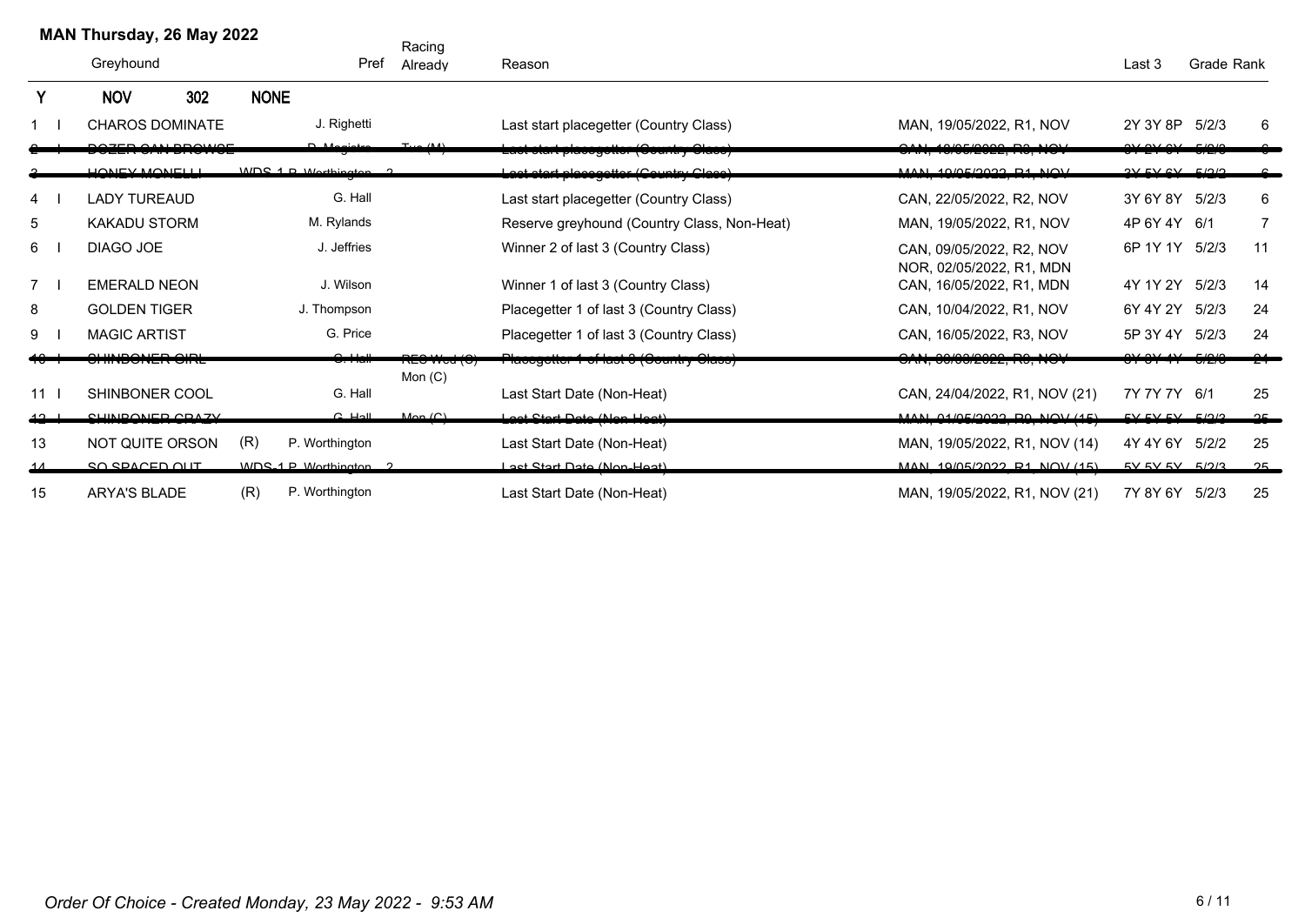|                | MAN Thursday, 26 May 2022    |     |             |                   | Racing  |                                         |                                      |                    |             |                |
|----------------|------------------------------|-----|-------------|-------------------|---------|-----------------------------------------|--------------------------------------|--------------------|-------------|----------------|
|                | Greyhound                    |     |             | Pref              | Already | Reason                                  |                                      | Last 3             | Grade Rank  |                |
|                | 5/6                          | 405 | <b>NONE</b> |                   |         |                                         |                                      |                    |             |                |
|                | LAVISHLY                     |     |             | K. Shinners       |         | Last start winner (Country Class)       | MAN, 20/05/2022, R2, 5/6             | 1Y 8P 6P 5/1/3     |             | 3              |
| $2^{\circ}$    | <b>BAMSY'S GIRL</b>          |     |             | J. Wilson         |         | Last start placegetter (Country Class)  | MAN, 19/05/2022, R8, 5               | 3Y 2Y 1Y           | 5/2/3       | 6              |
| 3              | <b>MANASSAS</b>              |     |             | A. Mclaren 1      |         | Winner 1 of last 3 (Country Class)      | MAN, 05/05/2022, R7, 5/6             | 5Y 5Y 1Y 5/1/1     |             | 14             |
| $\overline{4}$ | <b>COMET BAY KATIE</b>       |     |             | J. Jeffries 1     |         | Placegetter 2 of last 3 (Country Class) | CAN, 16/05/2022, R6, 5/6             | 4Y 2Y 2Y           | 5/2/2       | 20             |
| 5              | ARCHIPELAGO LAD              |     |             | A. Mclaren        |         | Placegetter 1 of last 3 (Country Class) | MAN. 28/04/2022. R8. 5               | 7Y 2Y 4Y           | 5/2/1       | 24             |
|                | <del>uuu en a wuneee v</del> |     |             | $\sigma$ . Johnoo |         | <u> Last σταιτ Date (πιση-πισαι)</u>    | <u>נטון טיש, גאז געשיש, וואיזיזי</u> | <del>,,,,,,,</del> | <u> ਗਾਜ</u> | z <del>o</del> |
|                | <b>FORENSIC LASS</b>         |     |             | B. Abercrombie    |         | Last Start Date (Non-Heat)              | MAN, 20/05/2022, R3, 5/6 (20)        | 8Y 4Y 8Y 5/1/1     |             | 25             |
| 8              | <b>RAGE ON LUKA</b>          |     |             | S. Beard          |         | Last Start Date (Non-Heat)              | CAN, 22/05/2022, R10, 5/6 (18)       | 7Y 5Y 6Y           | 5/2/1       | 25             |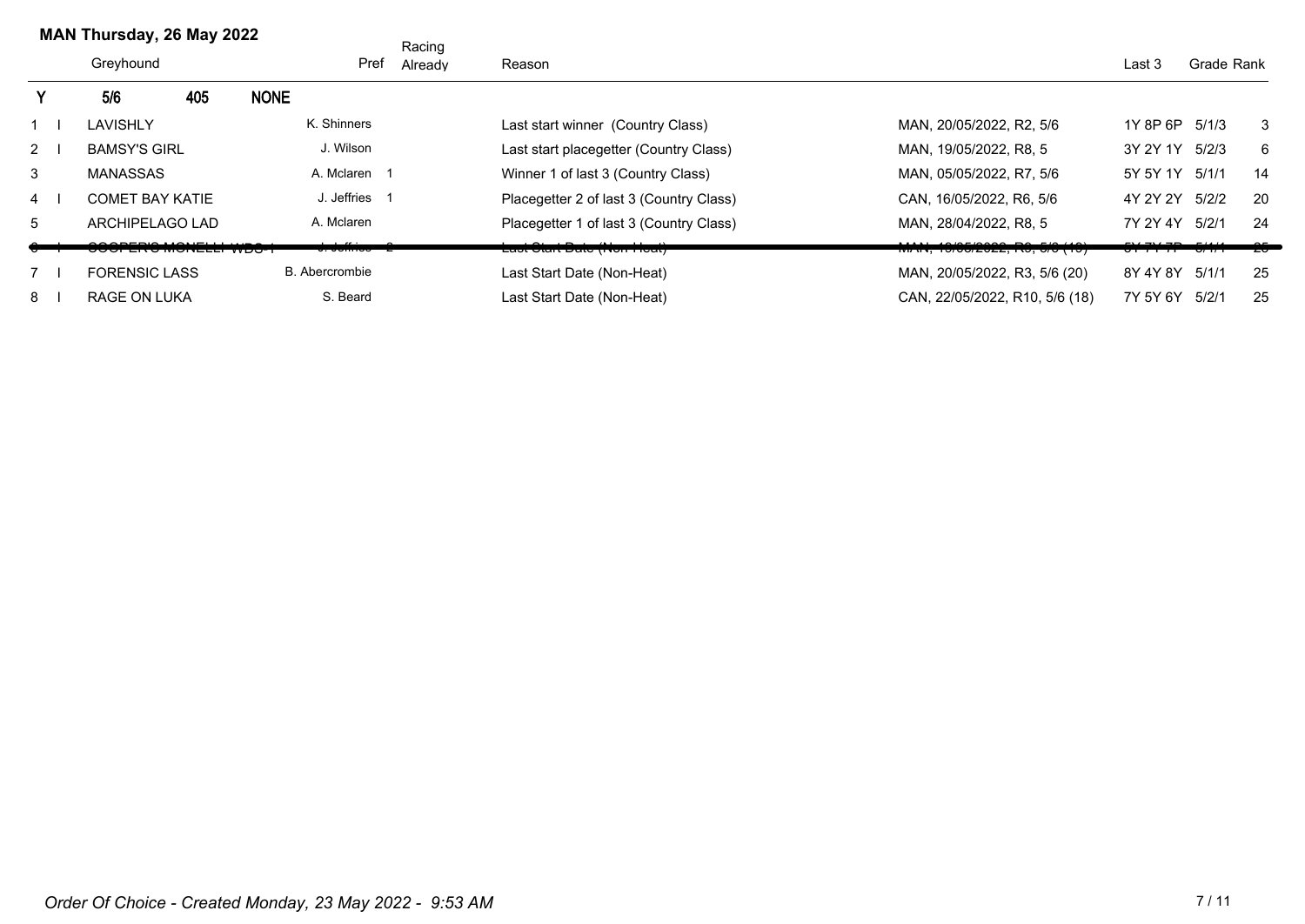|                 | MAN Thursday, 26 May 2022                    |                          |                          | Racing                |                                             |                                                                                                                    |                               |            |    |
|-----------------|----------------------------------------------|--------------------------|--------------------------|-----------------------|---------------------------------------------|--------------------------------------------------------------------------------------------------------------------|-------------------------------|------------|----|
|                 | Greyhound                                    |                          | Pref                     | Already               | Reason                                      |                                                                                                                    | Last 3                        | Grade Rank |    |
|                 | 405<br>6                                     | <b>NONE</b>              |                          |                       |                                             |                                                                                                                    |                               |            |    |
|                 | <b>TRUSS</b>                                 |                          | P. Worthington           | RES Tue (M)           | Last start placegetter (Country Class)      | MAN, 20/05/2022, R2, 5/6                                                                                           | 3Y 6Y 3Y 6/1                  |            | 6  |
| $2^{\circ}$     | <b>VALCONY WARRIOR</b>                       |                          | J. Wood                  |                       | Last start placegetter (Country Class)      | MAN, 12/05/2022, R8, LS5/6                                                                                         | 3Y 5Y 7Y 6/1                  |            | 6  |
| 3               | SHINBONER STUNT 5/6                          |                          | G. Hall                  | Mon $(C)$             | Last start placegetter (Country Class)      | CAN, 18/05/2022, R9, 6                                                                                             | 2Y 6Y 4Y 6/1                  |            | 6  |
|                 | IIMAANINAAO                                  | MDC <sub>4</sub>         | V Melennen 2             |                       | Lact ctart placegotter (Country Clace)      | MAN 4010510000 DO C                                                                                                | 2V 2V FV 2U                   |            |    |
|                 | WESTRALE AWIT                                | $\overline{11}$          | $\overline{v}$ we detect |                       | Last start placegetter (Country Class)      | <del>MAN, 19/05/2022, R12, 0</del>                                                                                 | <del>,,,,,,,,,,,,,,,,,,</del> |            |    |
| 6               | <b>GRETA FLASH</b>                           |                          | J. Jeffries              |                       | Greyhounds dropping a grade (Country Class) | MAN, 19/05/2022, R8, 5                                                                                             | 4Y 5Y 3Y 6/1                  |            | 8  |
| $7^{\circ}$     | <b>CHLOE'S THE BOSS</b>                      |                          | J. Wood                  |                       | Greyhounds dropping a grade (Country Class) | MAN, 12/05/2022, R5, 5/6                                                                                           | 5Y 8P 5P 6/1                  |            | 8  |
| 8               | <b>TARZALI</b>                               |                          | M. Hepple                |                       | Greyhounds dropping a grade (Country Class) | MAN, 17/05/2022, R4, 5/6                                                                                           | 7Y 8Y 4Y 6/1                  |            | 8  |
| 9               | <b>MOMENT TO WALTZ</b>                       |                          | B. Maclean               |                       | Placegetter 1 of last 3 (Country Class)     | CAN, 09/05/2022, R7, 5                                                                                             | 6Y 5Y 2Y 6/1                  |            | 24 |
| 10              | POLLY GRAY                                   |                          |                          | J. Magistro 1 Mon (C) | Placegetter 1 of last 3 (Country Class)     | CAN, 16/05/2022, R6, 5/6                                                                                           | 6Y 3Y 4Y 6/1                  |            | 24 |
| 11              | <b>HE'S MY MAC</b>                           |                          | K. Mclennan 1            |                       | Placegetter 1 of last 3 (Country Class)     | MAN, 03/05/2022, R3, 5/6                                                                                           | 4Y 7Y 3Y 6/1                  |            | 24 |
|                 | WEST UNTEUTD                                 | <b>₩D∪∼</b>              | <del>. Doaru</del>       |                       | ι ιαυσγοιισι τοι ιαδι ο (φυμπιτή φιαδδ)     | $1$ WIAIN, 12/VUIZUZZ, INTU, U                                                                                     | <del>ਗ਼ਸ਼</del> ਜ਼ਗ਼ਜ਼ਗ਼      |            |    |
|                 | يتصيبيه عصيصيد<br><del>1911 - 91 119</del> 1 | مصمين                    | ىلە                      |                       | <del>Last Clart Date (Non Heat)</del>       | , טו זיר, דוו שטו בט בב, דגד, טו ט זיר                                                                             | $\mathbf{u}$ or or or         |            |    |
|                 | $H = 7 M Q V = 1.1$<br><b>VULLE WIVITERS</b> | $\overline{\phantom{a}}$ |                          |                       | <del>Last Olart Date (Non Heal)</del>       | $A \cap B \cap B \cap C \cap D \cap C \cap D \cap D$<br><del>וטון טוט, וטוטטובעב, וו</del> ט, <del>טוט ן וטן</del> | $117.71 \times 11$            |            | 25 |
| 15              | <b>URANA MAC</b>                             |                          | (R6) & (R5/6) S. Beard 1 |                       | Last Start Date (Non-Heat)                  | MAN, 19/05/2022, R12, 6 (16)                                                                                       | 8Y 4Y 4Y 6/1                  |            | 25 |
| 16              | <b>MILLIE MILLIONS</b>                       | (R6)                     | P. Worthington 2         |                       | Last Start Date (Non-Heat)                  | MAN, 19/05/2022, R2, 6 (19)                                                                                        | 6Y 7Y 6P 6/1                  |            | 25 |
| 17 <sup>7</sup> | <b>BLAZING JOY</b>                           | (R5/6)                   |                          | J. Magistro 2 Mon (C) | Last Start Date (Non-Heat)                  | MAN, 20/05/2022, R3, 5/6 (18)                                                                                      | 5Y 7Y 6Y 6/1                  |            | 25 |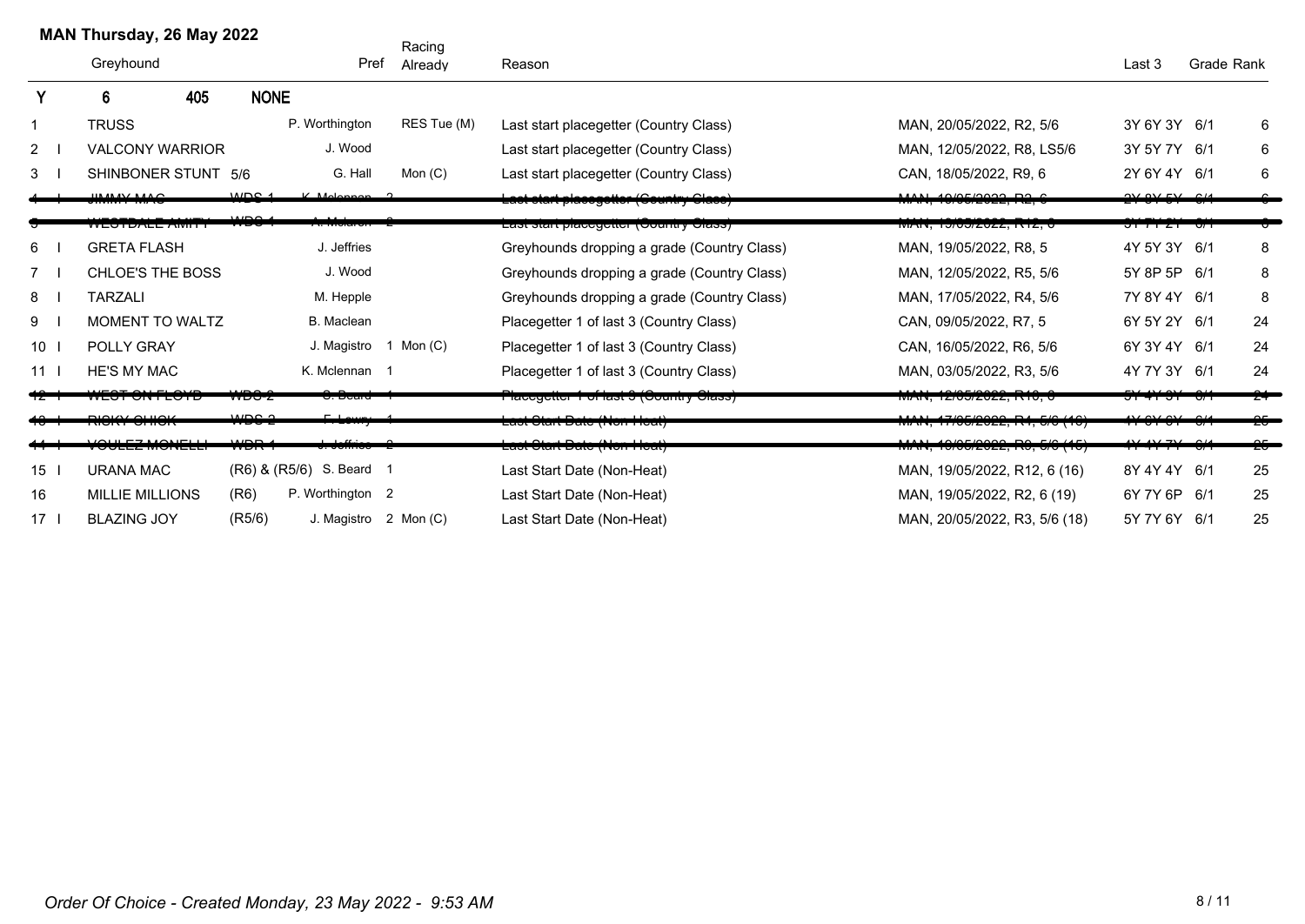|   | MAN Thursday, 26 May 2022 |     |                                 |                                     | Racing  |                                                                           |                                                 |                |                |            |
|---|---------------------------|-----|---------------------------------|-------------------------------------|---------|---------------------------------------------------------------------------|-------------------------------------------------|----------------|----------------|------------|
|   | Greyhound                 |     |                                 | Pref                                | Already | Reason                                                                    |                                                 | Last 3         | Grade Rank     |            |
| v | <b>MDN</b>                | 405 | <b>NONE</b>                     |                                     |         |                                                                           |                                                 |                |                |            |
|   | 2010E21171E2              |     | MDO <sub>Q</sub><br><del></del> | $F \cdot D \cdot H$<br><del>.</del> |         | Reason<br>$\cdots$<br>r not otant antor quamying                          | TWAIN, UU/UU/ZUZZ, 400, ZU.Z4, Z,               |                | 1.11<br>1717 T |            |
|   |                           |     |                                 |                                     |         |                                                                           | 24.00                                           |                |                |            |
|   | DOMANTIO HADDOOK WDC 1    |     |                                 | مسلسمها                             |         | السميات المرباحيم والشريب والمحبيب والمرا<br>Oroynounuo with only rotuit. | OMLOMF/QQQQLRAH<br>$V''''''$ , $V''''$ , $V'''$ | $\overline{A}$ | AA/4<br>       | $\sqrt{2}$ |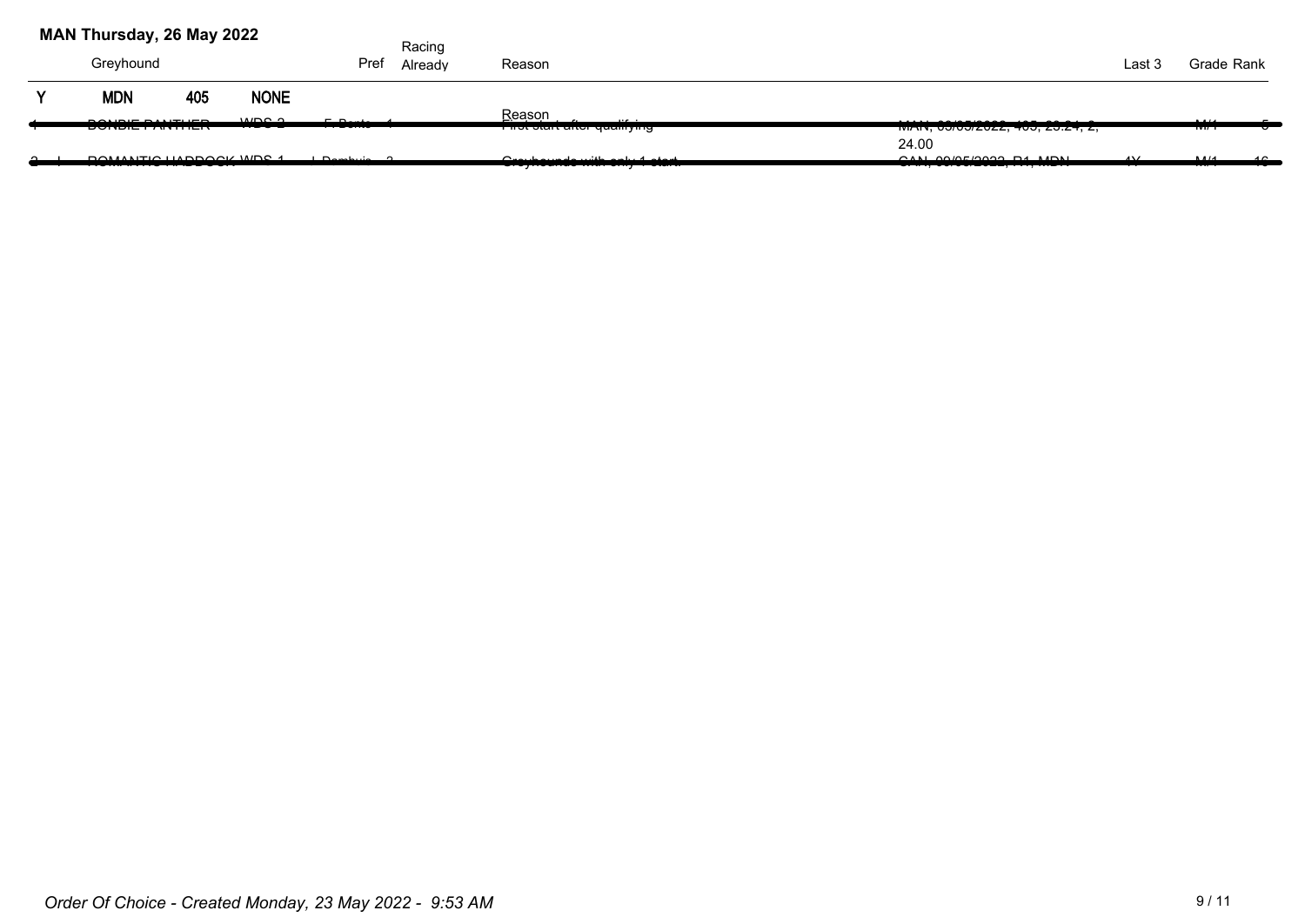|   | MAN Thursday, 26 May 2022 |     |                  | Racing                   |                                                     |                               |                 |            |    |
|---|---------------------------|-----|------------------|--------------------------|-----------------------------------------------------|-------------------------------|-----------------|------------|----|
|   | Greyhound                 |     | Pref             | Already                  | Reason                                              |                               | Last 3          | Grade Rank |    |
|   | <b>NOV</b>                | 405 | <b>NONE</b>      |                          |                                                     |                               |                 |            |    |
|   | <b>PRIME MARTINI</b>      |     | G. Price         |                          | Last start winner (Country Class)                   | MAN, 20/05/2022, R1, MDN      | 1Y 4Y 3Y        | 5/2/3      | 3  |
| 2 | <b>MOMENT TO MAMBA</b>    |     | B. Maclean       |                          | Last start placegetter (Country Class)              | MAN, 19/05/2022, R4, NOV      | 2Y 6P 3Y        | 5/2/3      | 6  |
| 3 | <b>HONEY MONELLI</b>      |     | P. Worthington 1 |                          | Last start placegetter (Country Class)              | MAN, 19/05/2022, R1, NOV      | 3Y 5Y 6Y        | 5/2/2      | 6  |
| 4 | <b>BONBIE GAZELLE</b>     |     | F. Bonte         |                          | Winner 1 of last 3 (Country Class)                  | MAN, 28/04/2022, R1, NOV      | 5Y 2Y 1Y        | 5/2/3      | 14 |
| 5 | AWESOME VISION            |     | G. Currie        |                          | Placegetter 2 of last 3 (Provincial, Country Class) | CAN, 18/05/2022, R3, NOV      | 4P 2Y 3P        | 5/2/3      | 19 |
| 6 | <b>TRUE CONTENDER</b>     |     | J. Wilson        |                          | Greyhounds not started for 35 days. (Non-Heat)      | 03/04/2022 (53 days ago)      | 5P 8P 5PR 5/2/3 |            | 21 |
|   | <b>SHINBONER PRAISE</b>   |     | G. Hall          | RES Wed (C)<br>Mon $(C)$ | Placegetter 1 of last 3 (Country Class)             | MAN, 05/05/2022, R1, NOV      | 8P 7Y 2Y        | 5/2/3      | 24 |
| 8 | SHINBONER CAREY (R)       |     | G. Hall          | Mon $(C)$                | Last Start Date (Non-Heat)                          | CAN, 08/05/2022, R8, NOV (18) | 6P 5Y 7P        | 5/2/3      | 25 |
| 9 | SO SPACED OUT             |     | P. Worthington 1 |                          | Last Start Date (Non-Heat)                          | MAN, 19/05/2022, R1, NOV (15) | 5Y 5Y 5Y        | 5/2/3      | 25 |